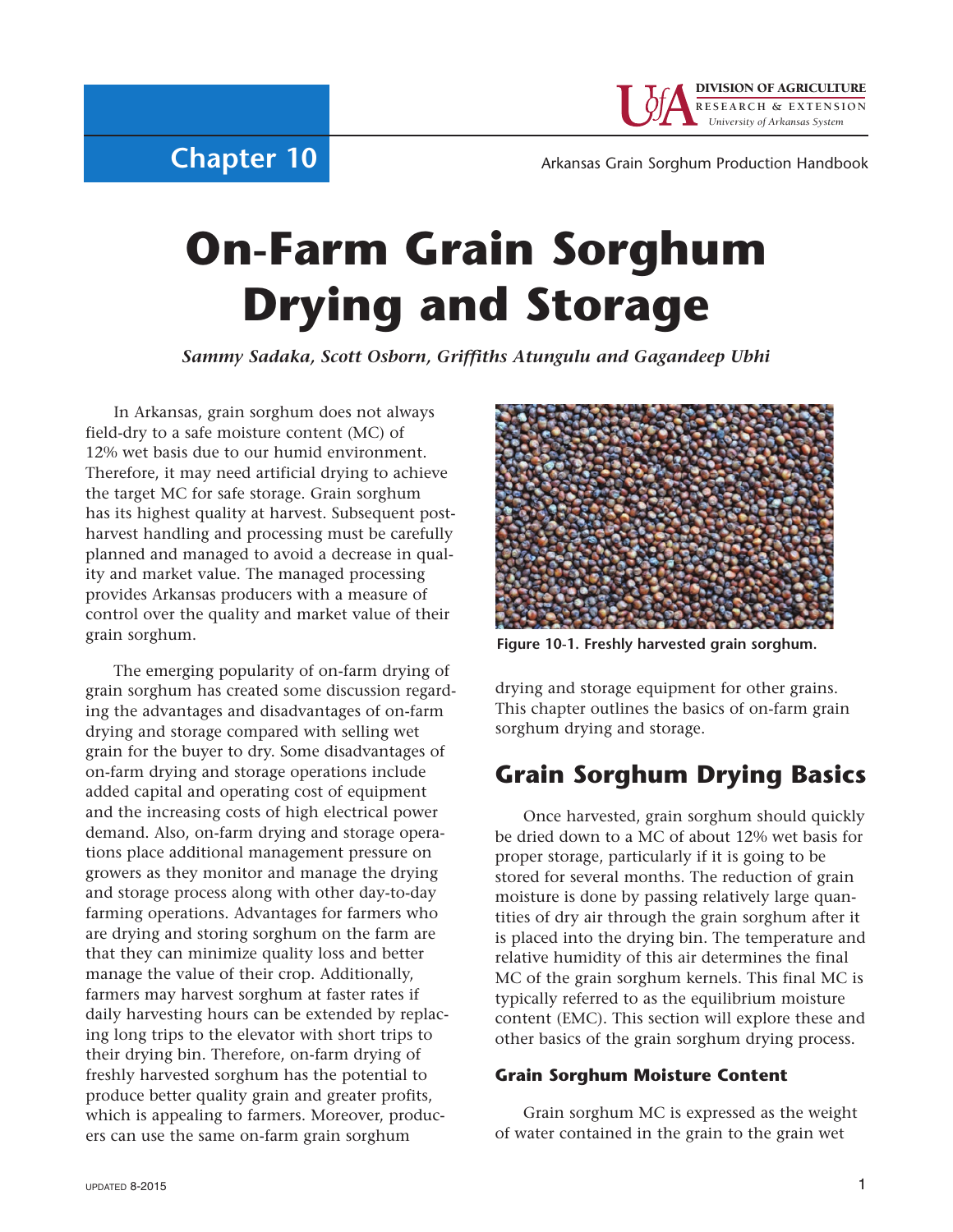weight. This method for stating MC is called "wet basis" (see equation below). To determine grain sorghum MC from a bin or a truck, a representative sample must be collected to provide the MC evaluation. In addition, the sample should be stored properly to maintain its moisture without changes until the measurement is conducted. Grain sorghum MC can be determined by direct or indirect methods. The direct method (also called the oven drying method) is done by measuring the total sample weight; the sample is then dried to remove all of the water and weighed again to determine dry weight. These values are then substituted into the following equation:

#### **Moisture content % = (wet weight – dry weight) / (wet weight) x 100%**

Alternatively, moisture meters (an indirect method) can be used to determine grain sorghum MC. In this method, grain sorghum MC is determined based on its electric properties. It is important that moisture meters are calibrated periodically using the oven drying method in order to obtain reliable moisture measurements.

#### **Equilibrium Moisture Content**

Grain sorghum is dried by forcing large quantities of unheated or heated air though the grain bulk. Air temperature and relative humidity (RH) are the two key characteristics that determine the drying rate and the final MC of the grain. For any specific air temperature and relative humidity, grain sorghum will only dry until equilibrium is reached between the moisture in the grain and the moisture in the air. The moisture content of the grain at this equilibrium point with air at a specific temperature and relative humidity is called "Equilibrium Moisture Content" (EMC). Table 10-1 shows EMC of grain sorghum in equilibrium with air at various temperatures and relative humidity levels. As an illustrative example, if the grain sorghum is dried with air at a temperature of 60°F and RH of 70%, then EMC is 14.1%. Therefore, if the grain sorghum is placed into the drying bin at a MC of 18% and it is dried with air at 60°F and 70% RH, the grain sorghum will dry until it reaches a MC of 14.1% and will remain at this MC as long as the air stays at a temperature of 60°F and RH of 70%. Note that if the air is heated, not only will the temperature increase, but the RH will decrease.

From Table 10-1, if the air is heated, EMC will decrease. Thus, temperature and relative humidity properties of the drying air determine the sorghum moisture level during drying and storage. The EMC may be determined by measuring air temperature and relative humidity and using Table 10-1. A sling psychrometer is one of the tools used for measuring relative humidity, and is relatively inexpensive. A sling psychrometer works by measuring the air temperature with a wet and dry bulb thermometer and then using a table to determine relative humidity.

EMC of drying air also affects the rate that the grain sorghum is dried. The difference between the EMC of the air and the actual MC of the grain is proportional to the drying rate. Therefore, wet grain sorghum at 18% MC from the prior example exposed to 60°F, 70% RH air with an EMC of 14.1% will dry more slowly than if the grain sorghum was exposed to 70°F, 50% RH air with an EMC of 11.4%.

Accordingly, grain sorghum may be dried without adding any heat to the drying air if the EMC is sufficiently low compared to grain moisture content. Careful monitoring of the EMC of the drying air and management of airflow rates and drying operations to take advantage of weather periods when EMC is low will provide the most economical drying. In many cases, particularly at night and during high humidity weather patterns, the addition of heat is needed to lower the EMC of the drying air.

|                  | <b>Relative Humidity (%)</b> |     |      |      |      |      |      |      |  |  |  |  |
|------------------|------------------------------|-----|------|------|------|------|------|------|--|--|--|--|
|                  |                              | 30  | 40   | 50   | 60   | 70   | 80   | 90   |  |  |  |  |
|                  | 40                           | 9.6 | 10.8 | 11.9 | 13.1 | 14.5 | 16.1 | 18.4 |  |  |  |  |
|                  | 50                           | 9.4 | 10.6 | 11.7 | 12.9 | 14.3 | 15.9 | 18.2 |  |  |  |  |
|                  | 60                           | 9.2 | 10.4 | 11.5 | 12.7 | 14.1 | 15.7 | 18.0 |  |  |  |  |
| Temperature (°F) | 70                           | 9.0 | 10.2 | 11.4 | 12.6 | 13.9 | 15.5 | 17.8 |  |  |  |  |
|                  | 80                           | 8.9 | 10.1 | 11.2 | 12.4 | 13.7 | 15.3 | 17.6 |  |  |  |  |
|                  | 90                           | 8.7 | 9.9  | 11.0 | 12.2 | 13.5 | 15.1 | 17.4 |  |  |  |  |
|                  | 120                          | 8.6 | 9.8  | 10.9 | 12.1 | 13.4 | 14.9 | 17.2 |  |  |  |  |

|  |                        | Table 10-1. Grain sorghum equilibrium moisture |  |
|--|------------------------|------------------------------------------------|--|
|  | content (% wet basis). |                                                |  |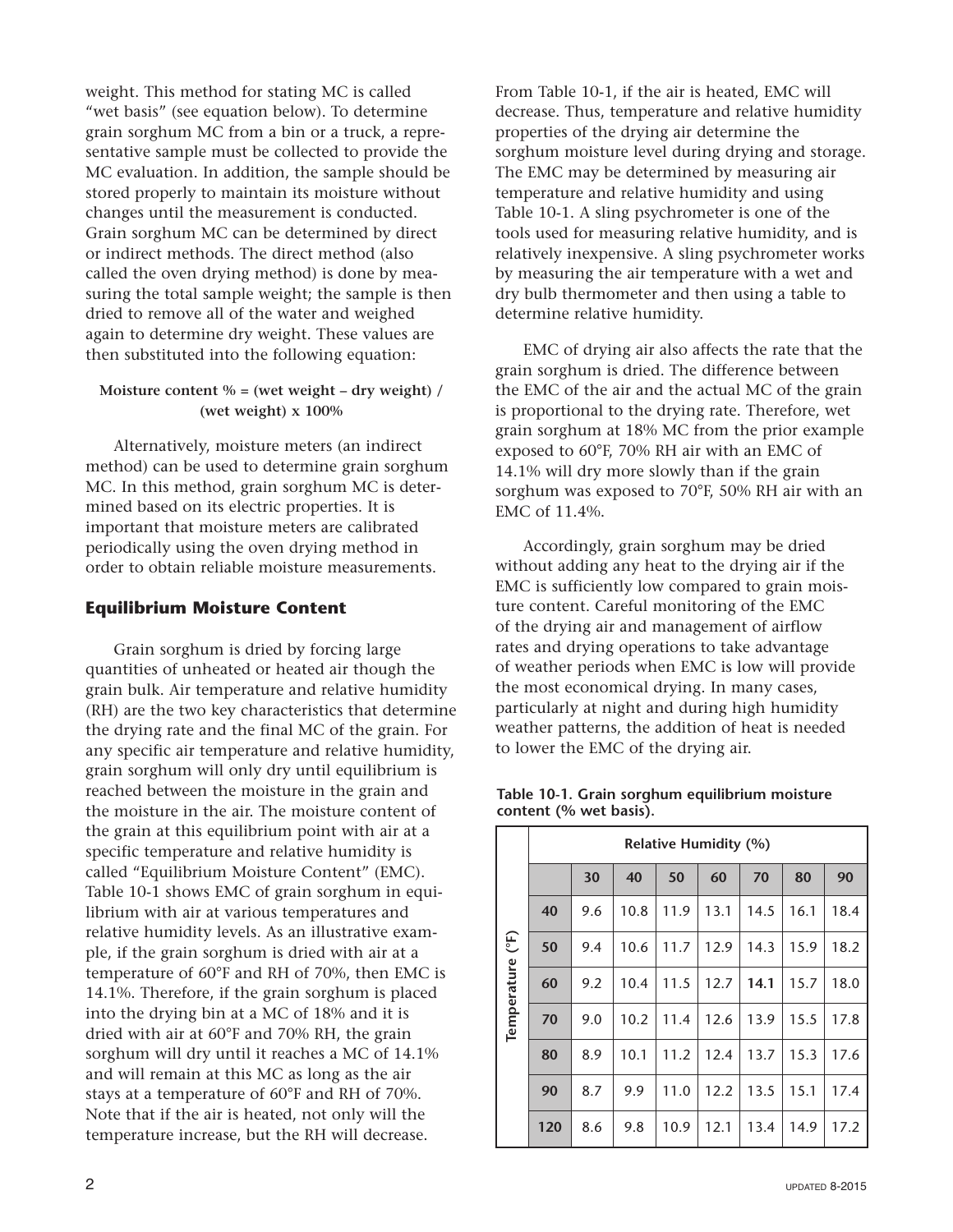#### **The Role of Air in Drying Process**

Drying operators should strive to maintain a steady EMC of drying air that is very close to the target long-term storage MC of the grain. If a consistent EMC can be maintained, this will minimize energy costs for heating, prevent costly and potentially damaging rewetting of the grain and provide the gentlest drying treatment that will minimize loss of quality from mold, insects and breakage. There are typically numerous days during the harvest season when the EMC of outside air is at or below the desired EMC level. Therefore, producers should take advantage of these ideal, natural conditions and use this air to dry sorghum without adding heat. On the other hand, at night or during damp weather conditions, it may be necessary to add a small amount of heat to lower the EMC to the same level available during the daylight hours. If added heat is not available, it may be better to turn the fans off at night instead of exposing the grain to moist air that can add moisture.

Moisture that is added to the grain at night must be removed later. This in turn increases drying cost and may result in significant grain quality reductions as rewetting of grain can cause fissures that lead to breakage and wet hot spots which can cause mold, insects and other spoilage. Therefore, fans should be turned off for short periods almost any time the EMC of the air is greater than that of the grain. The exception is for very damp grain sorghum, which can produce significant heat that must be removed by airflow to avoid heat buildup and potential spoilage and even fires. If the grain sorghum drying equipment does not include the capability to heat drying air, then the drying process must be carefully managed. This will ensure that freshly harvested and wet grain sorghum will have acceptable weather for several days to allow grain to dry to a safe MC. Accordingly, drying fans must be shut off for short periods to prevent grain rewetting. Typically, weather during the harvest season with cool nights and warm, sunny days provides excellent drying conditions without the addition of supplemental heat.

#### *Recommended Airflow Rate and Heat Addition for Sorghum Drying*

One way to cause the grain to reach equilibrium with the air sooner and therefore dry faster is to increase the flow rate of air over the grain. For

most typical in-bin grain drying systems, drying time is cut in half if the airflow rate is doubled.

The airflow rate needed to dry grain sorghum depends on the initial moisture content of the grain. Airflow rates for drying vary from 0.5 cfm/bushel to more than 50 cfm/bushel for commercial or batch dryers. Most on-farm airflow rates for drying vary from 0.5 to 6 cfm/bushel dependent on the initial moisture content of the grain and the amount of heat added to the drying air. Table 10-2 shows the minimum recommended airflow rate to dry sorghum at various levels of initial grain moisture content.

| % moisture | cfm/bushel |
|------------|------------|
| 11 to 13   | 0.5        |
| 13 to 15   |            |
| 15 to 18   | 2          |
| 18 to 20   | 3          |
| 20 to 22   |            |
| > 22       | 6          |

Table 10-2. Recommended minimum airflow rates **for drying grain sorghum.**

Grain may be dried with or without adding heat depending upon EMC. If EMC is low enough, grain can be dried without adding heat. A rough guide for temperature increases through the heater at various airflow rates is as follows:

- For airflow rates less than 1 cfm/bushel, add little or no heat.
- For airflow rates of 1 to 2 cfm, limit the temperature rise to 6°F.
- For airflow rates of 2 to 3 cfm, limit the temperature rise to 12°F.
- For airflow rates above 3 cfm, a 20°F temperature rise is permissible. This temperature rise is satisfactory for some feed grains when drying depths are less than 4 feet or stirring is used.

#### *Grain Bin Fans*

As mentioned earlier, air is essentially used to transport moisture out of the grain during the drying process and is typically forced through grain with fans attached to bins. Farmers should select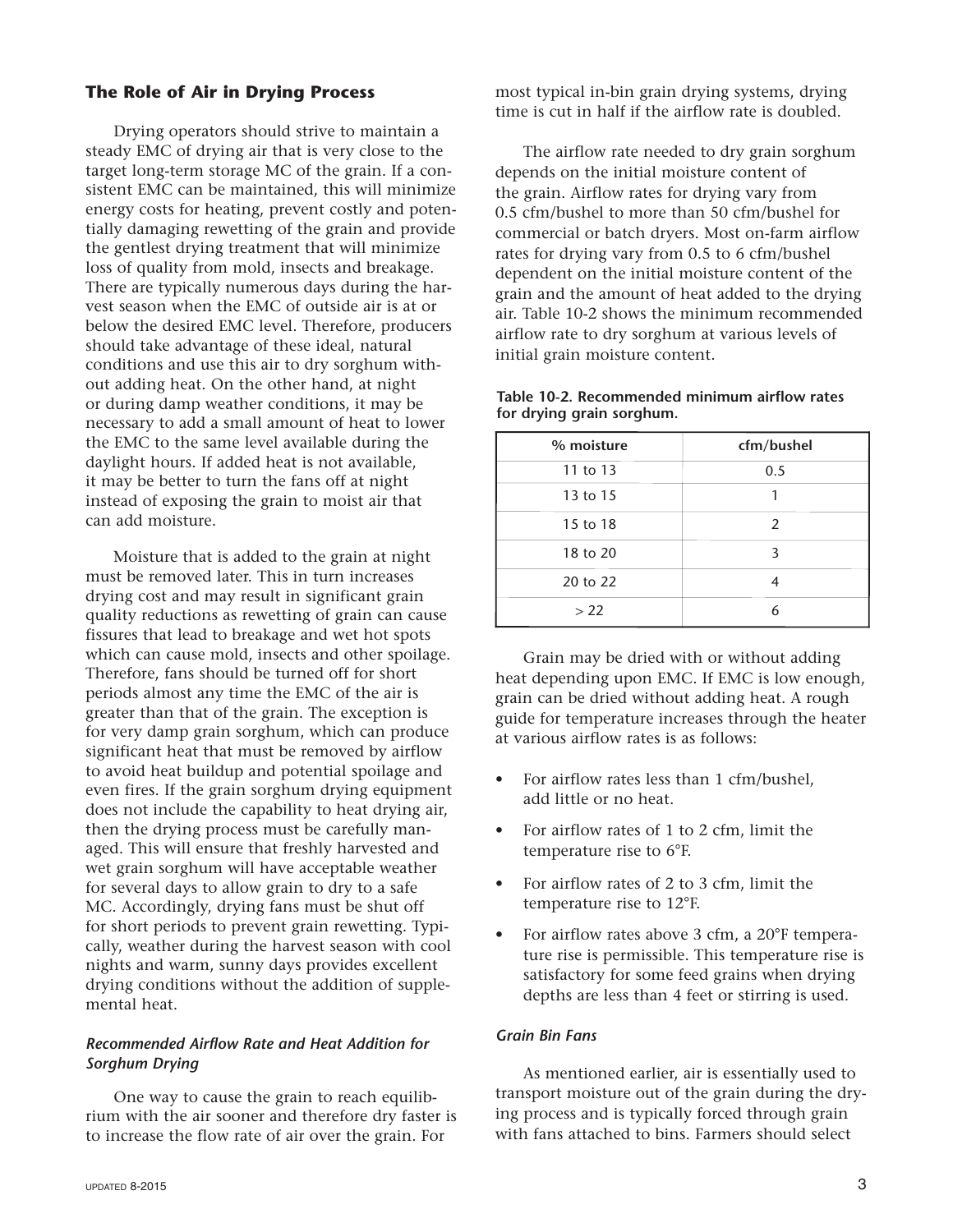fans based on the requirements of the drying system. Overestimation of fan size will increase the energy costs. On the other hand, underestimation of the fan size will result in improper drying leading to grain spoilage. Grain bin fans are classified as two types: either axial-flow or centrifugal flow. The type of fan can be selected to optimize the airflow rate and minimize the energy consumption for maintaining high grain quality.

Axial-flow fans move air parallel to the axis or impeller/motor shaft. This type of fan is suitable for grains that require relatively low static pressure to provide the required airflow (less than 4 inches of water). Axial fans supply more airflow per horsepower at static pressures below 4 to 4.5 inches of water, for low grain depths, than centrifugal fans. For this reason, these fans are generally better suited to shallow-depth bin drying systems, such as batch-in-bin and continuous-inbin systems, or to deep bin drying up to 20-foot depths requiring low airflow rates (1 cfm/bushel airflow or less). They are generally lower in initial cost but operate at a higher noise level than centrifugal fans. Axial-flow fans are generally not acceptable for use with bins that will handle sorghum because of the high static pressure created from grain sorghum.

Alternatively, **centrifugal fans** move air such that it enters the side of the fan parallel to the impeller/motor shaft then makes a 90° turn and exits the front of the fan perpendicular to the shaft. Centrifugal fans used for grain drying and storage generally have backward-curved blades. They are usually the most efficient type of fans when static pressure is greater than 4 inches of water. Centrifugal fans supply more cfm per

horsepower at static pressures above 4 to 4.5 inches of water than axial fans. These fans are especially advantageous when the application requires relatively high air volumes (above 1 cfm/bu) through deep grain levels (12 to 20 feet) and where lower noise is important. Larger diameter centrifugal fans typically move more air per horsepower.

Several rules of thumb have been developed for sizing fans and/or maintaining fans for drying systems including:

- 1. Doubling the grain depth at the same cfm/ bushel airflow rate requires 10 times more horsepower,
- 2. Doubling the cfm/bushel airflow rate on the same depth of grain requires 5 times more horsepower,
- 3. All fans are susceptible to reduction for air cfm/bushel as the static pressure increases, and
- 4. Airflow decreases when fan blades are coated with lubricants, dust and other foreign materials.

### **Grain Sorghum Shrinkage**

Sorghum grains contain moisture and dry matter. The actual value of the sorghum is contained in the dry matter, so adding or removing moisture alone should not affect the price. This is why a base moisture content of 14% wet basis is typically used to calculate price for sorghum at the elevator. Variations of sorghum moisture content change its weight per bushel as shown in Table 10-3, and this is used to determine dockage for overly wet grain.

| <b>Moisture</b><br>Content<br>(%) | Weight<br>(lb/bu) | <b>Moisture</b><br>Content<br>(%) | Weight<br>(lb/bu) | <b>Moisture</b><br>Content<br>(%) | Weight<br>(lb/bu) |
|-----------------------------------|-------------------|-----------------------------------|-------------------|-----------------------------------|-------------------|
| 30.0                              | 68.80             | 23.0                              | 62.55             | 16.0                              | 57.33             |
| 29.0                              | 67.83             | 22.0                              | 61.74             | 15.0                              | 56.66             |
| 28.0                              | 66.89             | 21.0                              | 60.96             | 14.0                              | 56.00             |
| 27.0                              | 65.97             | 20.0                              | 60.20             | 13.0                              | 55.36             |
| 26.0                              | 65.08             | 19.0                              | 59.46             | 12.0                              | 54.73             |
| 25.0                              | 64.21             | 18.0                              | 58.73             | 11.0                              | 54.11             |
| 24.0                              | 63.37             | 17.0                              | 58.02             | 10.0                              | 53.51             |

#### **Table 103. Sorghum weights corresponding to one bushel at market standard moisture content.**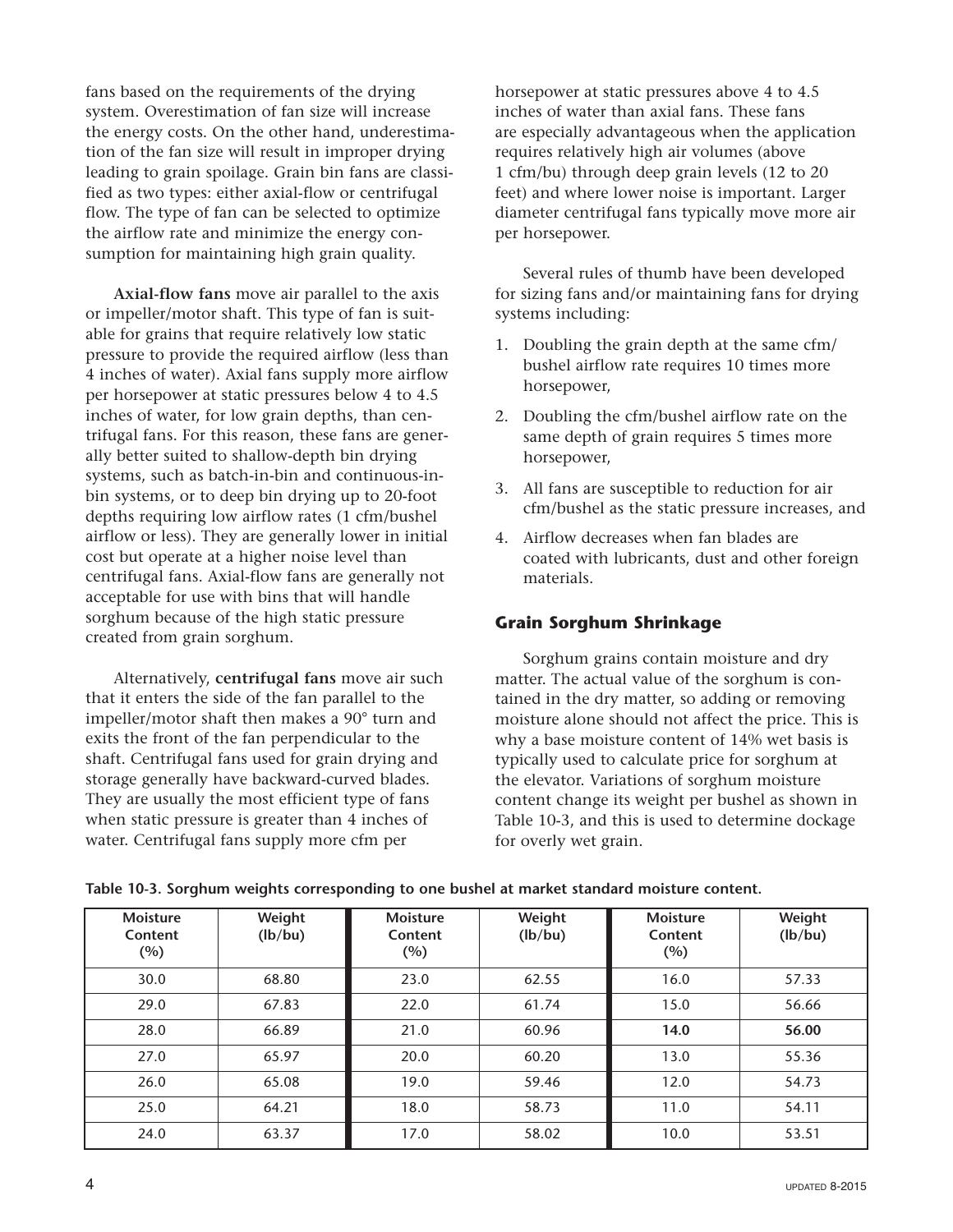The previous conversion table (Table 10-3) contains the weight of sorghum at various moisture levels. Here is an example to illustrate how these values were calculated:

- How many pounds of 18.0% moisture sorghum is equivalent to a standard bushel?
- The percentage of dry matter in a standard bushel  $(14.0\% \text{ MC}) = 100.0 - 14.0 = 86.0\%$ .
- The percentage of dry matter in one bushel of sorghum at  $18.0\%$  MC =  $100.0-18.0 = 82.0\%$ .
- The shrinkage weight corresponding to one bushel at  $18.0\%$  MC =  $(86.0 \div 82.0) \times 100 =$ 104.87%.
- The shrinkage weight corresponding to one bushel at  $18.0\%$  MC =  $104.87 \times (55.00)$  lb) ÷  $100 = 57.68$  pounds equivalent to a standard bushel.

It should be noted that if sorghum is delivered to the elevator at a moisture content above the base level of 14%, buyers apply "shrink factor" to adjust the quantity for the excess moisture so the dry matter purchased is equivalent to base moisture content sorghum. Applying the shrink factor approximates the equivalent number of bushels that would be in the load if sorghum were dried to the base moisture content. Typically, buyers may be using slightly higher shrink factors than calculated here in order to account for handling losses during drying. Conversely, it should also be noted that if farmers deliver sorghum with moisture level less than base moisture, there is no

added compensation to account for the additional dry matter contained in the overdry bushel. Therefore, it is critical to avoid overdrying grain.

# **Sorghum Drying Methods**

A system designed for other crops such as corn or soybeans can be used for drying sorghum, but longer drying times are expected. This can be attributed to the fact that grain sorghum offers more resistance to airflow than corn or soybeans. The higher air resistance will decrease the airflow rate and increase the required drying time. This resistance offered is known as static pressure and is measured in inches of a water column. As grain bins are filled and the grain depth increases, it becomes more difficult to pass air up through the grain. Accordingly, there is less air available for each bushel of grain in the bin. However, as mentioned earlier, high volumes of air are needed to carry the moisture away in a timely fashion when the grain is at high moisture levels. Since most onfarm bins have a limited amount of available airflow rate capacity, bins should not initially be filled to full capacity especially if the grain is at high moisture content. Once grain moistures reach 15% or less throughout the bin, more grain can be added. However, caution should be taken to ensure that the minimum airflow rate recommended in Table 10-2 is produced from the fans. Drying producers should take into account the reduction in the airflow rate caused by greater grain depth. Table 10-4 illustrates the significant increase in the static pressure as affected by the grain depth and required airflow rate. The selection technique of the fan horsepower/capacity

|  | Table 10-4. Static pressure for different grain sorghum depths and airflow rates. |  |  |  |  |
|--|-----------------------------------------------------------------------------------|--|--|--|--|
|  |                                                                                   |  |  |  |  |

| Grain<br>Depth (ft) | Airflow rate (cfm/bu) |      |      |                                  |                          |                              |  |  |  |  |
|---------------------|-----------------------|------|------|----------------------------------|--------------------------|------------------------------|--|--|--|--|
|                     | 0.1                   | 0.5  | 1.0  | 3.0                              | 5.0                      | 10.0                         |  |  |  |  |
|                     |                       |      |      | Static pressure, inches of water |                          |                              |  |  |  |  |
| 2                   | 0.01                  | 0.04 | 0.08 | 0.26                             | 0.45                     | 1.02                         |  |  |  |  |
| $\overline{4}$      | 0.03                  | 0.16 | 0.33 | 1.12                             | 2.04                     | 4.92                         |  |  |  |  |
| 6                   | 0.07                  | 0.37 | 0.80 | 2.70                             | 5.08                     | 12.79                        |  |  |  |  |
| 8                   | 0.13                  | 0.67 | 1.42 | 5.11                             | 9.84                     | $\qquad \qquad \blacksquare$ |  |  |  |  |
| 10                  | 0.20                  | 1.06 | 2.27 | 8.46                             |                          |                              |  |  |  |  |
| 12                  | 0.29                  | 1.55 | 3.36 | $\overline{\phantom{a}}$         | $\overline{\phantom{a}}$ | ٠                            |  |  |  |  |
| 14                  | 0.39                  | 2.14 | 4.68 | ٠                                | ٠                        |                              |  |  |  |  |
| 16                  | 0.52                  | 2.83 | 6.26 | ٠                                | $\overline{\phantom{a}}$ | ٠                            |  |  |  |  |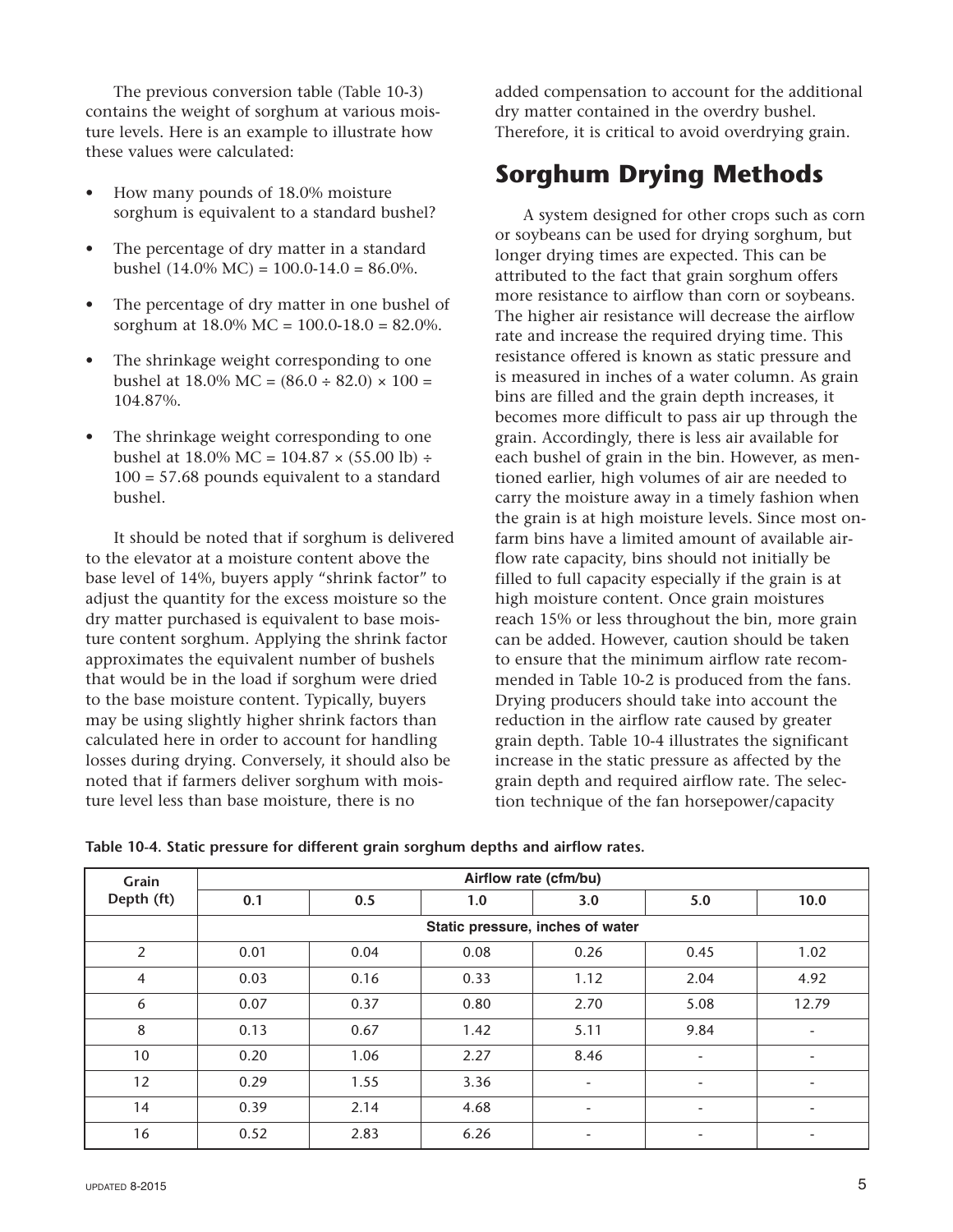needed to push air through varying depths of grain totally depends on the static pressure. Requirements can quickly overwhelm available power as the grain depth and air requirements increase. It should be mentioned also that increases in the concentration of trash (smaller than grain) increases the static pressure significantly. Accordingly, dryers may need slight modifications to handle the trash which comes with sorghum.

Air high temperature limits for drying sorghum are 110°F for sorghum to be used as seed, 140°F for milling and 180°F for sorghum to be used as livestock feed. After drying, the grain must be kept in a cool, dry and clean environment. If the dry grain sorghum is to be stored in a bin, airflow should be passed through the grain at low rates (0.1 cfm/bu) to prevent heat buildup and moisture migration during storage. This low airflow process is referred to as aeration. The relative humidity of the air at the time of storage should not be more than 65%. Once again, if air heating is not available, it may be better to turn the fans off at night instead of pumping in moist air. Fans should be turned off almost any time the EMC of the air is greater than that of the grain. The exception might be for very damp grain sorghum in order to avoid heat buildup.

#### **In-Bin Drying**

Natural air drying and low temperature drying typically occur in bins with one or more fans attached to the bin. The fans may also be attached to a heater for low temperature drying. Natural air drying does not utilize a heater (see Figure 10-2). Natural air or slightly heated air (<10°F) is forced up through the grain with fans for a sufficient time to reduce grain moisture content to safe storage levels. This is typically done in bins with a perforated floor to ensure even airflow, but can also be done using air ducts laid on the bin floor prior to adding grain. Grain sorghum offers higher resistance to airflow than corn or soybeans. Thus, bin-drying methods used for other grains can be adapted to grain sorghum if some adjustments are made to compensate for the high resistance to airflow. The simplest way is to reduce grain sorghum depth in the bin to half that used for corn or soybeans. In addition, the installation of centrifugal fans may help to deliver higher airflow rates under higher static pressures.

Figure 10-2. Grain bin.



Bin capacity, as measured in bushels of grain, increases by increasing the bin diameter and/or the grain depth as shown in Table 10-5. A grain bin with a 28-foot diameter and 16-foot height can hold up to 7,882 bushels of grain sorghum. Increasing the grain depth increases the static pressure that the fan must overcome to provide the required airflow rate. See Figure 10-3 for a graphical representation of the relationship between fan size, airflow rate and static pressure requirement.





The following is an illustrative example of how to use the information presented to this point for estimating the fan requirements for drying grain sorghum. A 30-foot diameter bin is filled to a depth of 8 feet with grain sorghum at a moisture content of 18% wet basis that must be dried. Table 10-2 recommends a minimum airflow rate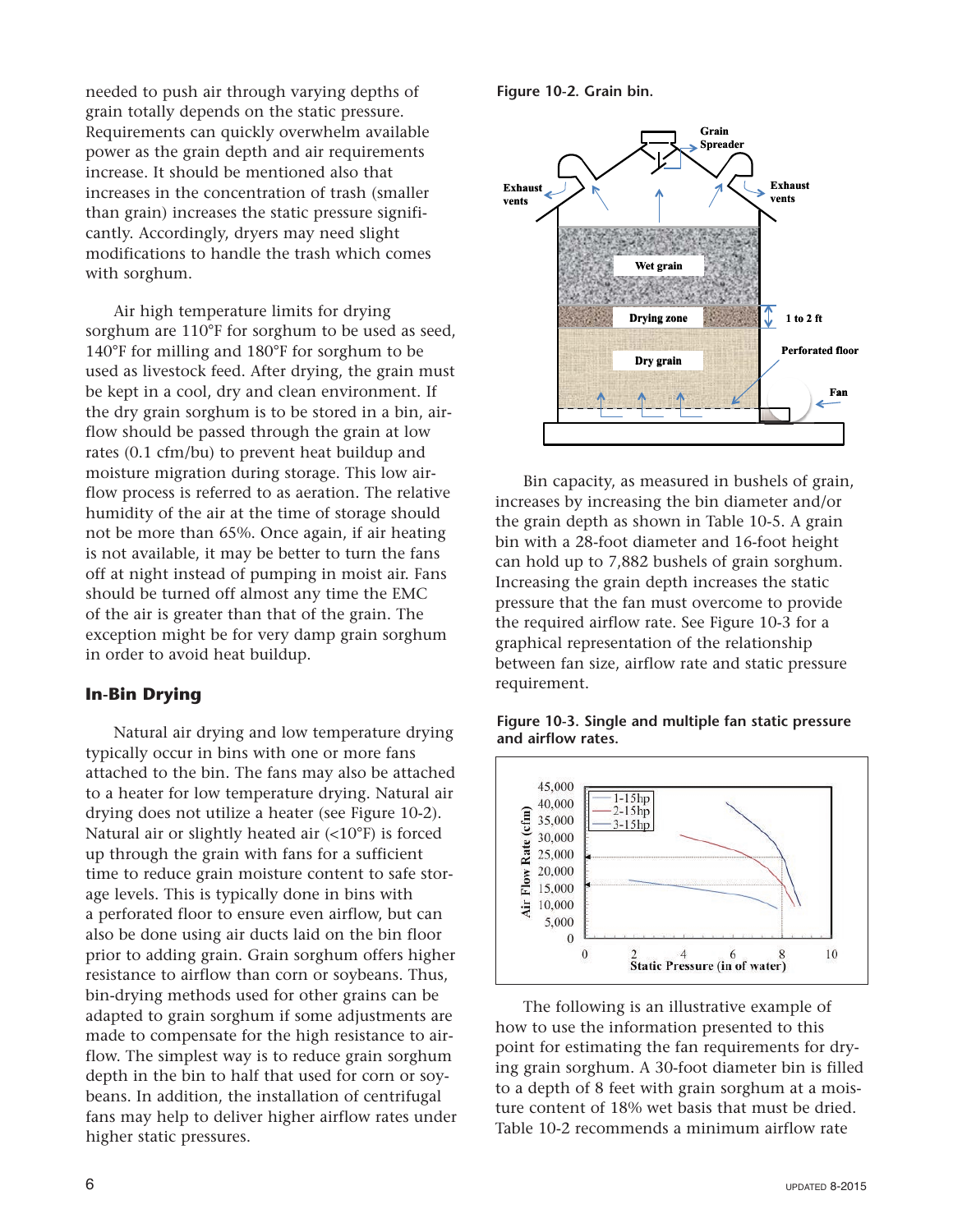| Grain          | <b>Bin Diameter (ft)</b> |       |       |       |       |        |        |  |  |  |
|----------------|--------------------------|-------|-------|-------|-------|--------|--------|--|--|--|
| Depth (ft)     | 20                       | 22    | 24    | 26    | 28    | 30     | 32     |  |  |  |
| $\overline{2}$ | 503                      | 608   | 724   | 849   | 985   | 1,131  | 1,287  |  |  |  |
| 4              | 1,005                    | 1,216 | 1,448 | 1,699 | 1,970 | 2,262  | 2,574  |  |  |  |
| 6              | 1,508                    | 1,825 | 2,171 | 2,548 | 2,956 | 3,393  | 3,860  |  |  |  |
| 8              | 2,011                    | 2,433 | 2,895 | 3,398 | 3,941 | 4,524  | 5,147  |  |  |  |
| 10             | 2,513                    | 3,041 | 3,619 | 4,247 | 4,926 | 5,655  | 6,434  |  |  |  |
| 12             | 3,016                    | 3,649 | 4,343 | 5,097 | 5,911 | 6,786  | 7,721  |  |  |  |
| 14             | 3,519                    | 4,257 | 5,067 | 5,946 | 6,896 | 7,917  | 9,008  |  |  |  |
| 16             | 4,021                    | 4,866 | 5,791 | 6,796 | 7,882 | 9,048  | 10,294 |  |  |  |
| 18             | 4,524                    | 5,474 | 6,514 | 7,645 | 8,867 | 10,179 | 11,581 |  |  |  |
| 20             | 5,027                    | 6,082 | 7,238 | 8,495 | 9,852 | 11,310 | 12,868 |  |  |  |

Table 10-5. Number of grain sorghum bushels in grain bins.

of 3 cfm/bu for 18% MC grain sorghum. Table 105 shows that the capacity of the bin at this depth is 4,524 bushels. Therefore, the total airflow rate required from the fans in cfm is 3 cfm/bu \* 4,524 bu =  $13,572$  cfm. Table 10-4 shows that the static pressure requirement for 8 foot depth at  $3 \text{ cfm/bu} = 5.11$  in water. Figure 10-3 shows that 115 hp fans will provide about 15,000 cfm to the grain sorghum, which exceeds the 3 cfm/bu  $(13,572 \text{ cfm})$  requirement. Therefore, 1-15 hp fans will provide the proper airflow required to dry grain sorghum with an initial moisture content of 18% wb in the 30-foot bin filled to a depth of 8 feet. It should be mentioned that for a 30-foot or 32-foot bin, grain sorghum depths greater than 20 feet would generally reduce airflow rates to less than 1 cfm/bu even with the use of 3-15 fans. Accordingly, Table 10-6 could be used to simplify the selection of grain depth as a function of grain sorghum MC and fan size.

If high moisture grain sorghum is to be dried and stored in the same bin, extra care is advised. Stirring devices, re-circulators or automatic unloading augers can be used to increase the drying rate. For high moisture content grain sorghum, it is recommended that after drying grain sorghum to 17%, use unheated air to dry it to about 15%. During this period, run the fan continuously to maintain uniform moisture content. Once the grain sorghum has dried to 15%, run the fans only during low humidity hours to finish drying to around 13%. This management scheme will minimize the amount of grain sorghum overdrying in the bottom of the bin. Never use air heated above recommended temperatures as this can cause severe overdrying, resulting not only in wasted energy that is uncompensated at the elevator buying point but also damaged quality of the grain sorghum.

|                               | Fan<br>Horsepower | Moisture Content of Grain Placed in the Bin |         |           |         |  |  |
|-------------------------------|-------------------|---------------------------------------------|---------|-----------|---------|--|--|
| <b>Bin</b><br><b>Diameter</b> |                   | 11%-13%                                     | 14%-15% | 16%-17%   | 18%-20% |  |  |
|                               |                   | Safe Depth of Grain - ft                    |         |           |         |  |  |
| 18                            | 5                 |                                             |         |           |         |  |  |
| 21                            | 7.5               | 20                                          | $16-18$ | $10 - 12$ | $6 - 8$ |  |  |
| 24                            | 10                |                                             |         |           |         |  |  |
| 27                            | 10                |                                             |         |           |         |  |  |
| 30                            | 15                |                                             |         |           |         |  |  |
| 33                            | 20                |                                             |         |           |         |  |  |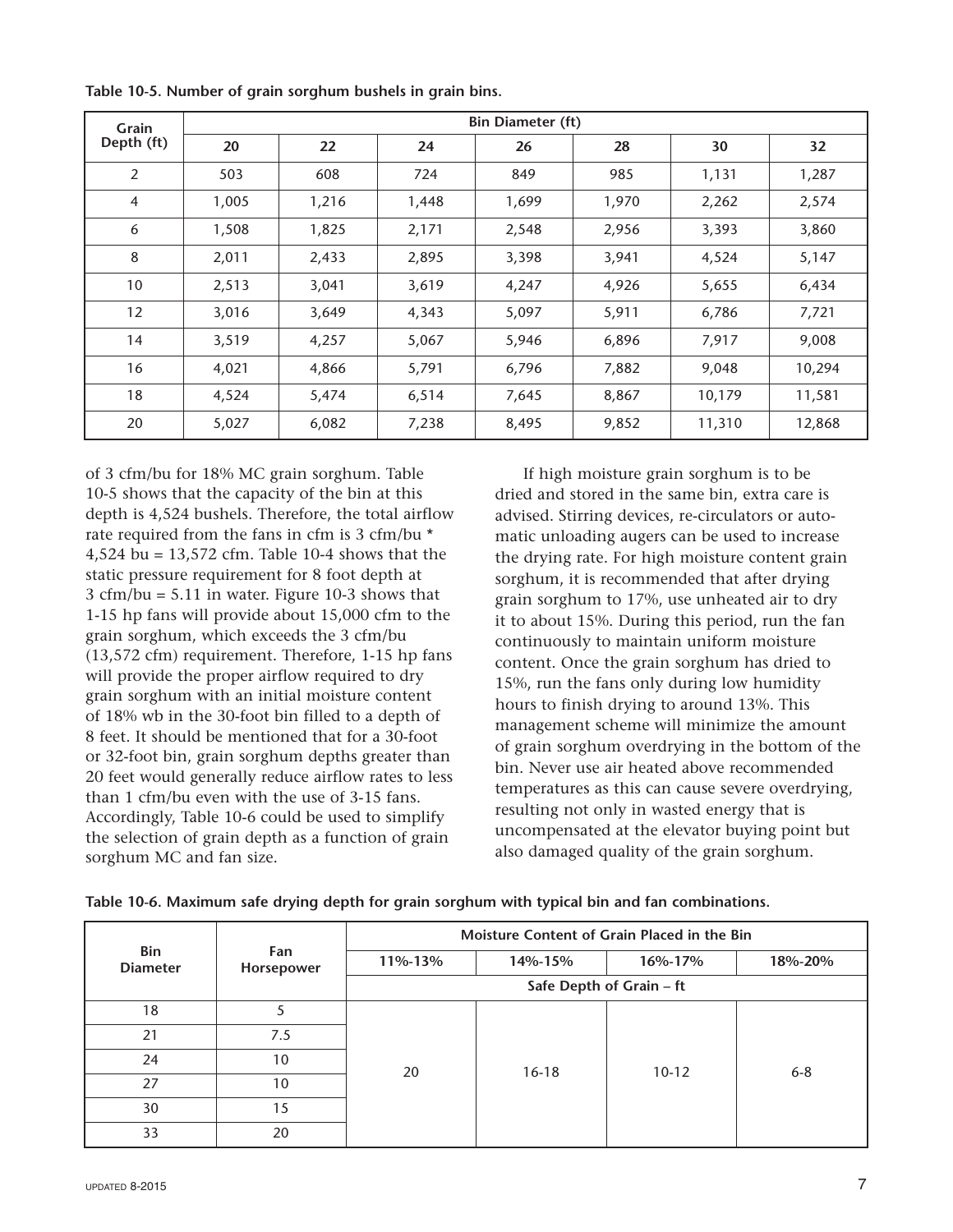### **Batch and Continuous Flow Drying**

High temperature batch or continuous flow dryers are usually used to dry large capacities of grain sorghum. These units typically have very high airflow rates, and they do not require supplemental heat for daytime drying when harvesting grain sorghum at 18%-20% moisture range. If heat is used, the drying air temperature can be limited by cycling the burner on and off or by changing the gas burner orifice size using an automatic modulating valve.



Figure 10-4. Example of on-farm grain drying **and storage facility.**

Pass or continuous flow dryers are often utilized to speed up the drying process. These high flow driers pass very large amounts of high temperature air over the grain sorghum. Three to six moisture percentage points may be removed from the grain in a single pass. The grain exiting these types of dryers must be cooled to near ambient temperature prior to storage or transport. Continuous flow drying helps to rapidly prepare grain for shipment to market if needed. Quickly drying the grain down to values of 16% or less will lessen potential spread of toxins for affected grain.

### **Pros and Cons of On-Farm Grain Sorghum Drying**

Grain sorghum growers who use on-farm grain sorghum drying and storage list numerous advantages of these technologies. On-farm drying and storage costs may be less than the drying price reduction at a commercial dryer, particularly if some other crop may justify the capital cost of their on-farm equipment. For comparison to reductions at a commercial dryer, on-farm energy costs for electricity and liquid propane range from 3 to 4 cents per bushel per point of moisture removed. In addition, on-farm drying may make it economically feasible to harvest grain sorghum early, at moisture content higher than the dockage level at a commercial dryer. This provides the growers with more flexibility for managing their business. Additionally, early harvest and proper drying can produce better quality grain sorghum compared to grain sorghum that is rewetted in the field several times while field drying.

# **Grain Sorghum Drying Tips**

Following are some tips that may help grain sorghum producers achieve better grain quality while minimizing the drying cost:

- Harvest grain sorghum at 20% or less mois**ture content.** Grain sorghum requires extra care for harvesting above 20% moisture, so this is the practical upper limit for drying. Adjust the combine to minimize the amount of foreign material collected with the grain.
- Load grain into clean bins immediately **after harvest.** Bins should be cleaned and sanitized prior to harvest to minimize insect problems. Move grain sorghum from the field to grain bins as soon as possible. The amount of time before spoilage begins depends on grain moisture content and air temperature. A safe rule of thumb is to hold freshly harvested grain sorghum in carts or trucks no longer than 12 hours. Warm air temperatures > 80°F and higher grain moisture levels are the most critical factors determining grain spoilage.
- Check the moisture content of each load **of grain as it is placed in the drying bin.** There can be some variation in moisture content throughout the field, but you need to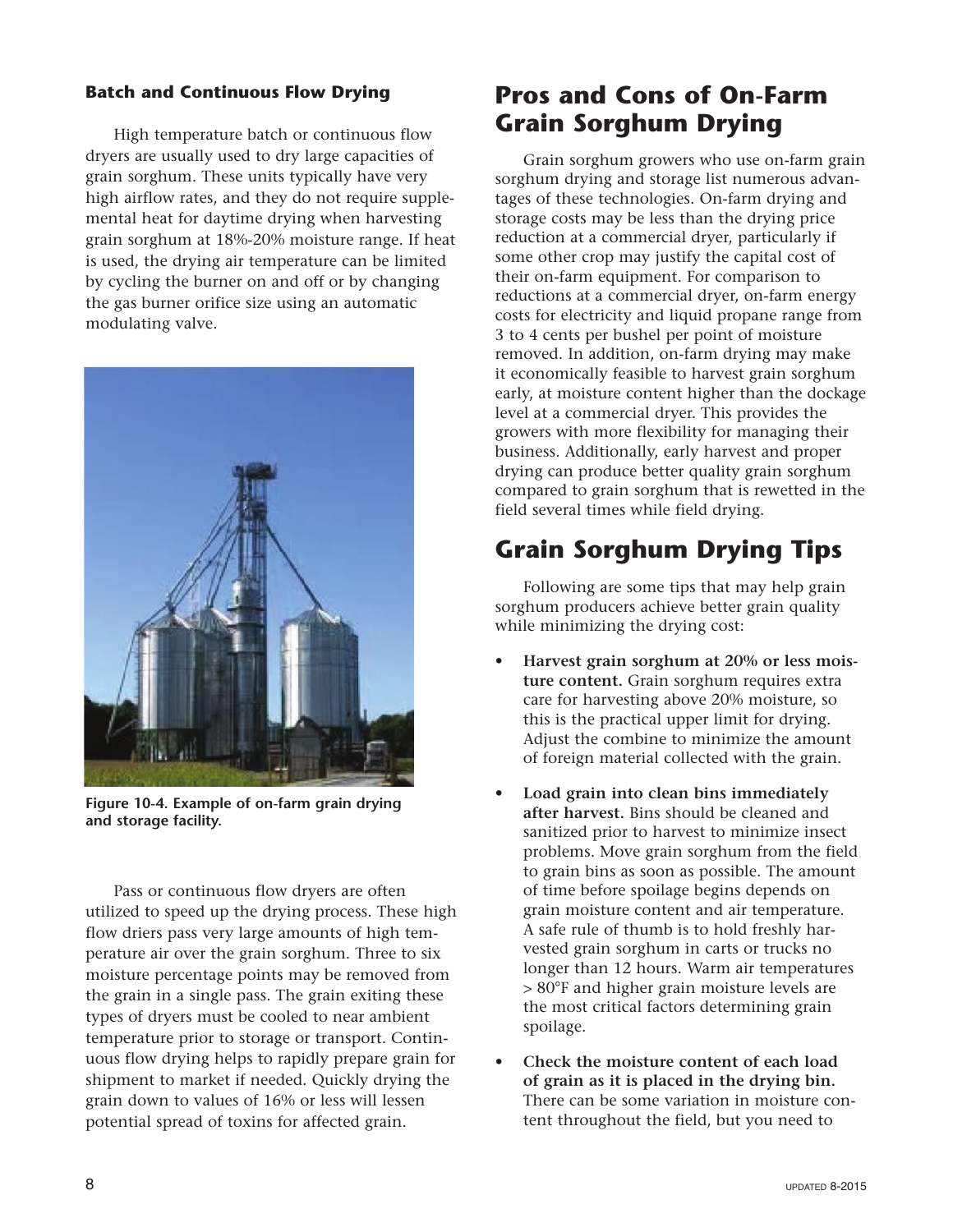know the average of the bin to determine the minimum necessary airflow needed and the allowable depth of grain in the bin.

- **Open air exits and start the fan.** As soon as the grain depth is about 1 foot deep on the perforated floor, open the air exit and start the fan. This will help control the moisture content in the grain and prevent spoilage issues from emerging.
- Add grain sorghum to drying bin in shallow **layers until the moisture content decreases.** High moisture grain sorghum (18% to 20%) can be added in 4-foot layers on top of dry grain if the fan can provide at least 3 to 4 cfm/bu through the total depth in the bin. As an example, 6 feet of 20% moisture grain sorghum can be dried to 14.5%, then 4 more feet of 18% to 20% moisture can be placed on top of that. The fan must be capable of working against the static pressure developed by 10 feet of grain to provide at least 4 cfm/bu for the additional 4 feet of wet grain.
- Level grain sorghum inside each drying bin **continuously and never allow coning to occur.** Be sure to use spreading devices or some other means to keep the grain leveled as the bin is being filled. This will ensure uniform airflow through all the grain assuming it has been placed in the bin with a good spreader. If the grain is allowed to cone, there will be an increase of the small particles in the center core which will increase the static pressure requirement to move air through the center core. This increased pressure requirement will allow air to short circuit the center core, making it very difficult to dry and control moisture uniformly in the grain bin.
- Use stirring devices when drying grain **sorghum if possible.** If stirring devices are used, the temperature can be set as high as 130°F (except 110°F maximum for seed grain sorghum). Stir augers will blend the grain sorghum sufficiently to prevent it from drastically overdrying near the bottom of the bin as well as prevent excessive grain temperatures that can reduce quality.
- Monitor the moisture content of grain **sorghum daily.** Grain sorghum must be cooled to avoid nighttime condensation on

the inner walls and subsequent rewetting of the grain. If the heater has been on long enough for the complete mass of grain sorghum to be warmed and the weather is clear and dry with humidity below 60%, turn the heater off when the moisture content of the grain drops to within 1% of the target moisture content. Continue running the fans, and the residual heat in the grain will finish the drying process.

- Aerate with natural air once the grain is **below 13% moisture content.** Once dry, grain sorghum being stored should be kept to a temperature within 10°F of the outside air temperature to prevent moisture migration that can result in grain wetting and spoilage. Cooling air should be checked for humidity, being careful to aerate when humidity is below about 60% or better yet when the EMC content is at or below the target moisture level. Avoid aeration with high humidity air since it will add moisture back to the grain. Airflow rates required for aeration are typically much lower than required for drying.
- • **Probe the bin periodically to check for insect infestation and grain temperature increase.** Grain temperature increase usually means moisture migration. Aerate proactively to prevent this problem and whenever moisture migration is detected. If the problem is in the center of the bin and aeration is not effective, move the grain to another bin to solve this problem. Problems in the center of the bin usually indicate that a lot of fines and/or trash accumulated in this area during filling. Activation of stirring devices, if available, can also solve this problem.
- Never add more heat than necessary to **adjust the humidity of the drying air below 55%.** The maximum heat needed, even in rain or 100% humidity, will be about 15° 17°F above the outdoor temperature. Adding too much heat can overdry the bottom layers of grain to as low as 8% which reduces the market weight. Recommendations for heated air temperature rise are to add 15°F if the outside air humidity ranges between 85% to 100%, add 10°F for 75% to 85% humidity and 5°F for 55% to 75% humidity. If the humidity is 55% or less, use natural air for drying.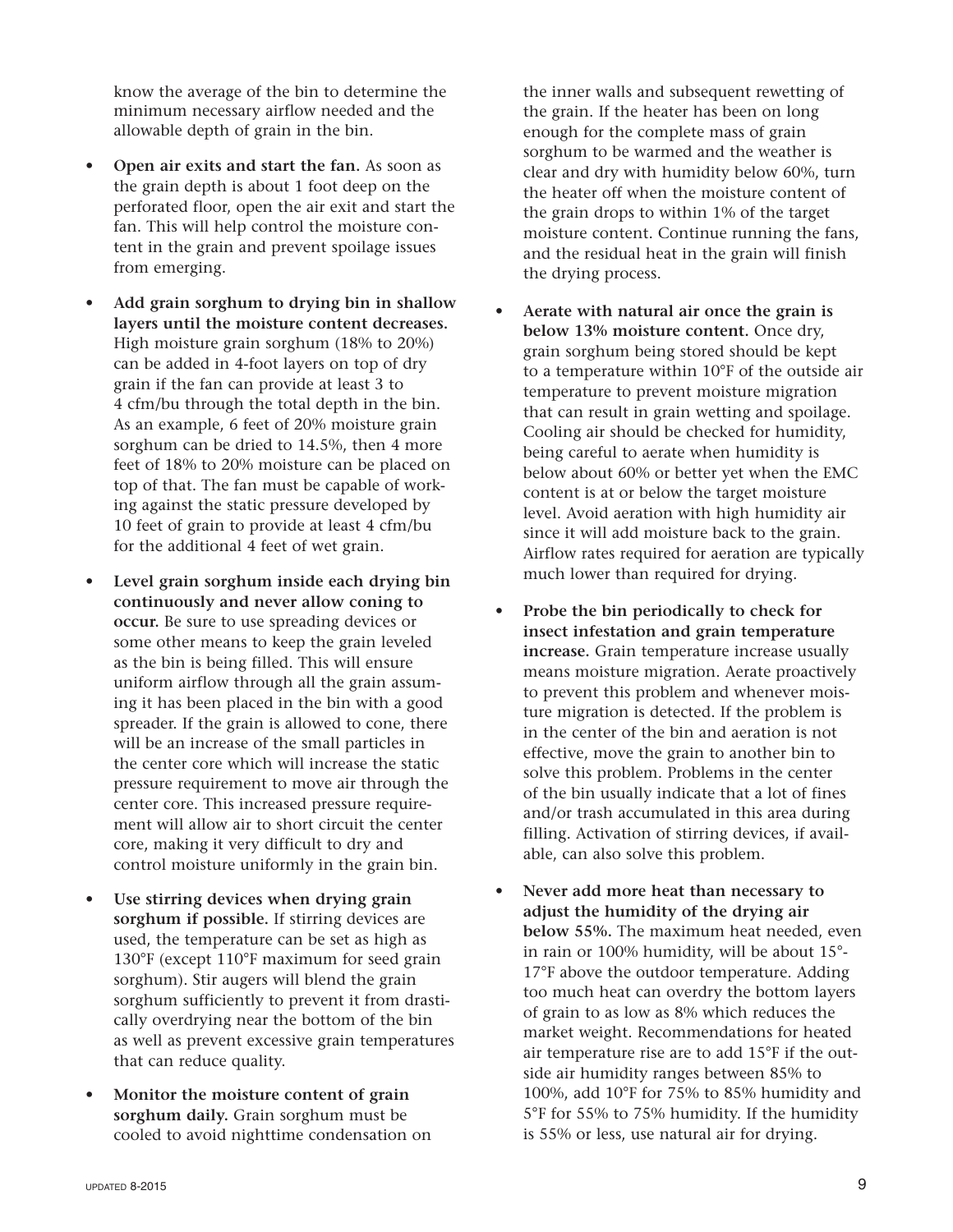# **On-Farm Drying Costs**

It is essential to maintain the on-farm grain sorghum drying cost at a minimum in order to maximize the return on investment. To estimate the drying cost, producers interested in drying their grain sorghum need to determine the total pounds of water they will remove from one bushel of grain. The number of BTUs to extract one pound of water will vary from 1,100 to 1,400 BTU/pound depending on how easily moisture is given up by the kernel. A good estimate is to use an average of 1,200 BTU/pound of water removed to calculate the energy needed to get rid of one pound of moisture. Table 10-7 summarizes the BTU/unit of fuel as well as the burning efficiencies. Burning efficiencies estimate the conversion of raw gas use to energy. Therefore, if one gallon of LP gas is consumed by the heater with a burning efficiency of 80%, then the amount of heat added to the air is  $0.8*92,000 = 73,600$  BTUs.

Table 10-7. Heating values of fuel as well as their **corresponding efficiencies.**

| Fuel        | <b>BTU</b> | Unit   | <b>Burning</b><br><b>Efficiency</b> |
|-------------|------------|--------|-------------------------------------|
| LP gas      | 92,000     | Gallon | 80%                                 |
| Natural gas | 1,000      | $Ft^3$ | 80%                                 |
| Electricity | 3,413      | kWh    | 100%                                |

Total grain sorghum drying costs may be estimated using the following equation(s):

### **Fan motor cost:**

**Fan motor cost (\$/h) = fan HP x 0.7475 (kW/HP) x electricity cost (\$/kWh)**

### **Fuel cost:**

**Fuel cost (\$/bu) =**  $[BTU/lb_{water} x (lb_{water removed}/bu) x]$ **fuel cost (\$/unit of fuel) x 100] / [(BTU/unit of fuel x burning efficiency %]**

**Grain sorghum drying cost (\$/bu) = fan cost (\$/h) x drying time (h/bu) + fuel cost (\$/bu)**

### **Example 1:**

Assume that a producer has a 30 HP fan with electricity cost at \$0.10 kW-h, with no demand charges applied; determine the cost per hour of operation for this fan.

### **Example 2:**

Determine the drying cost per bushel of 19% moisture grain sorghum down to 14% moisture using LP at a cost of \$2.40/gallon.

From Table 10-3, for 19% grain sorghum it is determined that there is 4.40 pounds of water per bushel above the value for 14% grain sorghum  $(59.40-55.00)$ . The following is an estimate assuming:

**Fuel cost (\$/bu) = [1200 x 4.40 x 2.40 x 100] / [92,000 x 80%] = \$0.17/bu**

### **On-Farm Sorghum Storage**

During long-term storage, grain sorghum quality is affected by several factors including moisture content, temperature and insect infestation, which if not properly controlled can shorten the safe storage period. Grain sorghum shares these factors with all other grains. Sorghum cleanliness, however, is another factor that might affect air movement within the grain bin during storage and reduce the risk of spoilage. The following are some tips that may help sorghum producers to achieve better grain quality during storage:

- **Clean the area around the bin.** As much as possible, keep the area around the bin clean. This area should be free from tall grass and spilled grain as this environment attracts birds and rodents. Additionally, seal all areas around the bottom of the bins and keep transfer equipment sealed to prevent rodents from migrating into the system.
- • **Remove previously stored grain from the bin before filling it with new grain.** Thoroughly sweep the bin wall and floor to remove the remaining kernels that may contain insect larvae and mold spores. Apply a recommended insecticide both inside and outside the bin to delay insect population development before placing grain sorghum in the bin.
- • **Adopt sanitation to avoid spoilage.** All equipment involving grain transportation and handling should be cleaned and inspected on a regular basis to protect the new crop from any infested remains of old grain from the machinery.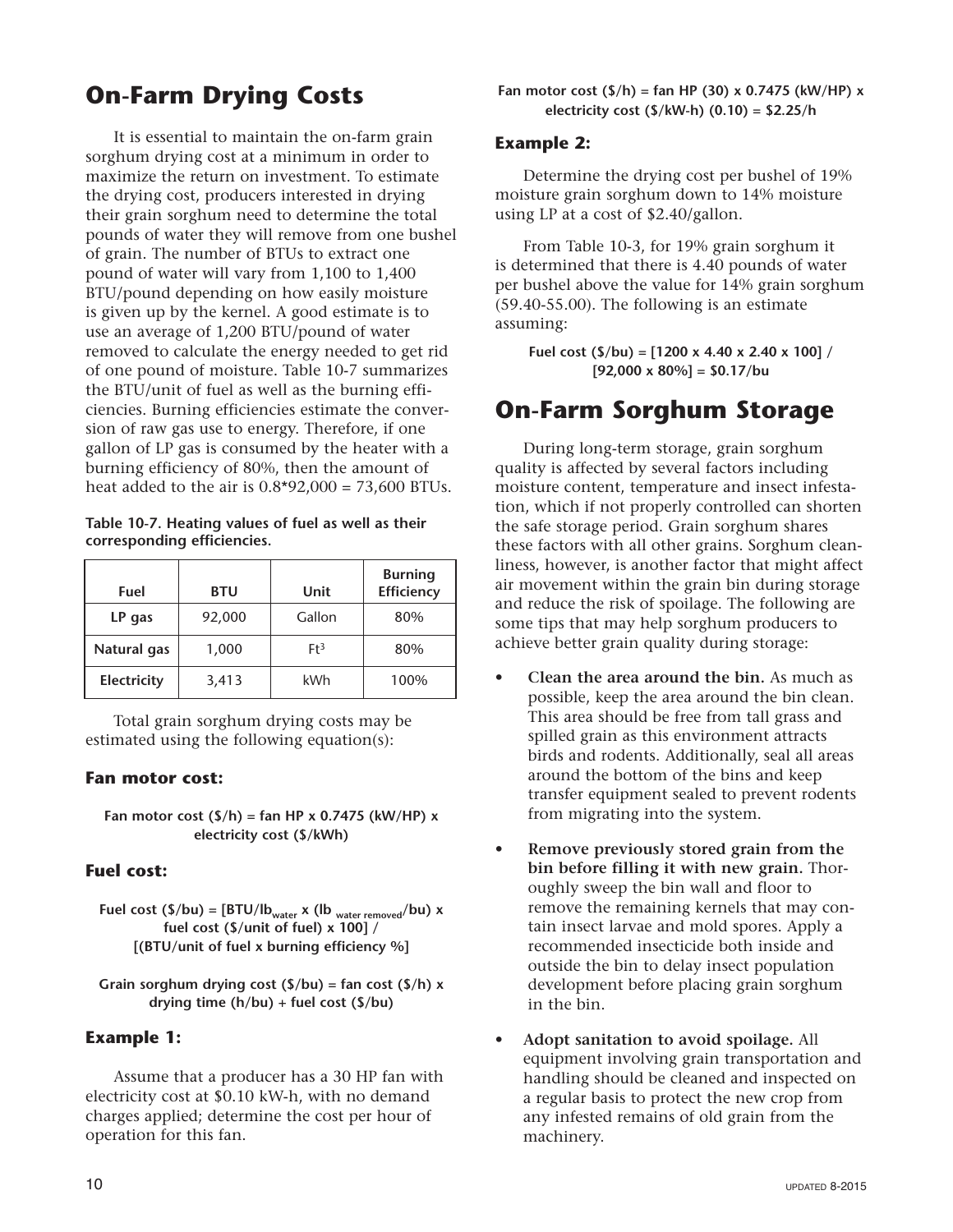- • **Clean forging materials from grain.** It is crucial to place clean sorghum in the storage bin. Set harvesting equipment to produce a minimum of trash in the grain prior to drying. Once dry, if grain cleaning is not economically feasible, fill the grain bins by using spreaders. This prevents the trash from concentrating in the central core of the bin.
- **Monitor stored grain regularly and aerate regularly.** Stored grain should be monitored frequently to observe any identifiable spoilage early so action can be taken to prevent the loss of large sections of stored grain. Temperature sensors can be installed at various locations within the bin to monitor temperature on a continuous basis. These sensors are particularly good for monitoring those areas where handheld sensors cannot reach. Aerate grain often to maintain uniform temperature and moisture levels and prevent large temperature differences between that of the stored grain and outside air.
- Cool grain sorghum to 40°F (for long-term **storage).** Apply aeration to cool sorghum after being dried with heated air. Aeration will control grain temperature, remove any heating occurring during storage and avoid further damage to grain quality. If aeration cannot control hot spots, move grain sorghum to another bin to break up these hot spots.
- Monitor the top 6 to 12 inches of grain **sorghum.** Monitor temperatures and insect/ mold activity. Insert plastic insect traps below the grain surface to monitor insect activity and check them during weekly inspections to control damaging populations. Make sure to secure these traps to a fixed structural member of the bin.
- Cover fans and openings when not in use. This will prevent air, moisture and potential insect movement. Monitor carefully and fumigate if needed. Check grain and manually inspect it with your arm or a rod, smelling, feeling and looking for indications of trouble. Evidence of hot spots, warming, insect infestations or other problems that start in the grain mass can soon migrate to the surface. Be particularly sensitive to damp, warm or musty areas.
- Mix the upper and lower portions of grain **in the bin using stirring equipment.** This

speeds up the drying process and loosens the grain so that additional air may be moved up through the grain. Stirring equipment also helps to keep the grain leveled in the bin. Stirring equipment should not be turned on unless the bottom end of the down auger is at least 1 foot deep in grain. They can run almost continuously after that point, when the drying fans are running.

- Do not allow grain to cone or pile to one **side of the bin.** If coning or sloping occurs, the large particles will migrate to the outside and the small particles and trash will remain at the center of the cone. This results in a non-uniform amount of air being passed through each portion of the grain. Most of the air will pass up the outside of the bin through the larger and cleaner grain. Allowing a large amount of grain to pile on one side of the bin can also cause structural damage to the bin, which is typically designed to support a uniform load provided by level grain.
- • **Do not mix dry and wet sorghum.** Care should be taken not to mix dry grain (moisture content  $<$  15%) with moist grain (moisture content  $> 18\%$ ). The wet grain can create hot spots and rewetting may also occur as air removes moisture from the wet grain and deposits it into the dry grain.

### **Safety Precautions and Practices**

Working with either moving and/or stationary grain requires special precautions and training. Therefore, it is necessary to keep in mind the following tips while working with grain sorghum as well as other grain:

- • **Do not inspect grain bin alone.** Always request help from coworkers when entering a bin. Inspection requires at least one worker inside the bin with a safety harness and one outside to assist if needed. When entering a questionable bin, ask two workers to stay outside for assistance if needed. A safety rope should be attached to the worker who is entering the bin. The workers standing outside must be capable of pulling the person inside if an emergency arises.
- • **Do not enter into a grain bin or gravity unloading vehicle when grain is flowing.**